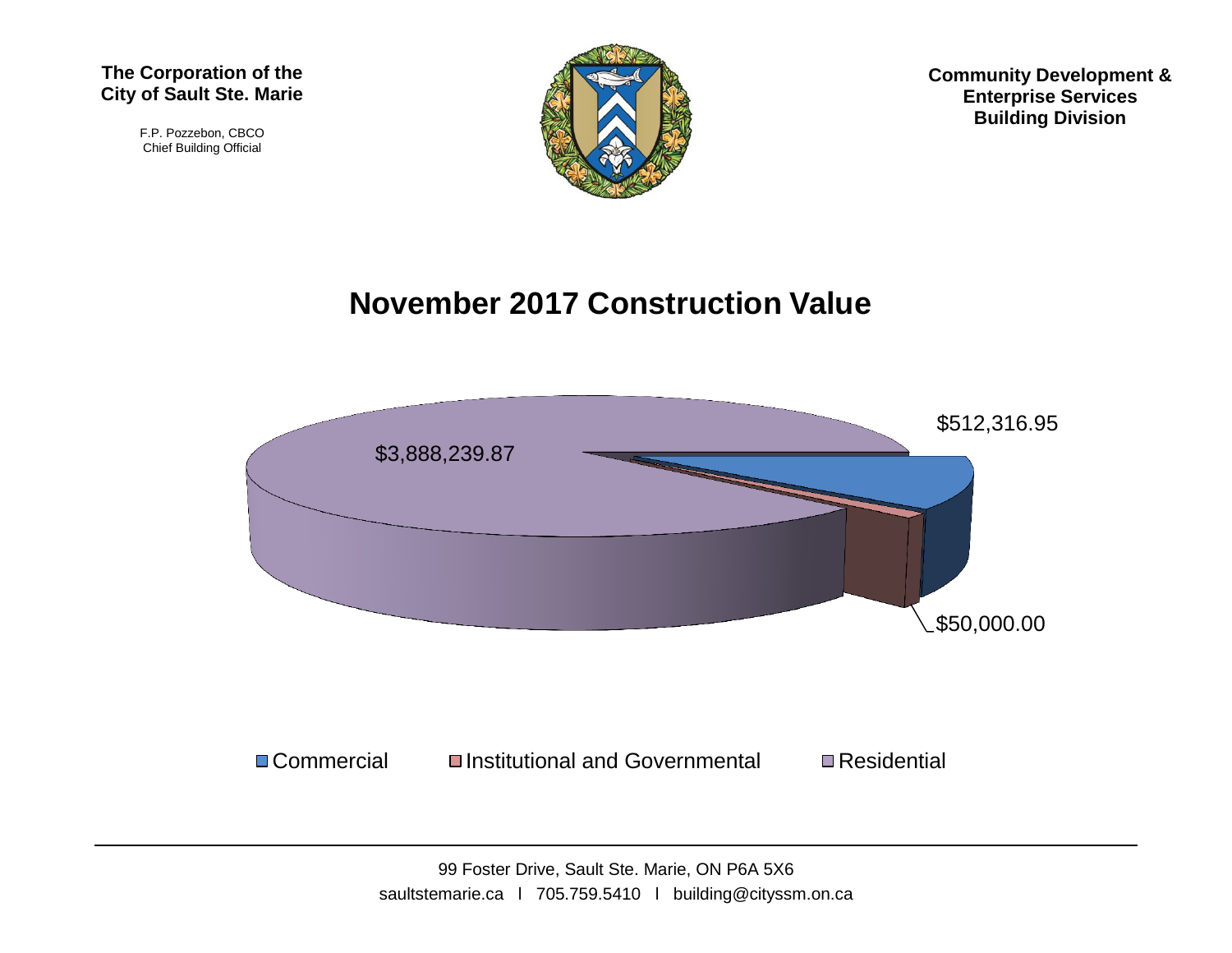

**Community Development and Enterprise Services Building Division**

**Tel: (705) 759-5410Fax: (705) 541-7165**

## **BUILDING PERMITS SUMMARY 2017/11/01 to 2017/11/30**

|                                                          | <b>New Construction</b> |                          |                      |                        | <b>Alterations and Additions</b> |                      | <b>Total</b>           |                          |                      |
|----------------------------------------------------------|-------------------------|--------------------------|----------------------|------------------------|----------------------------------|----------------------|------------------------|--------------------------|----------------------|
| <b>Building Type</b>                                     | Num of<br><b>Units</b>  | Num of<br><b>Permits</b> | <b>Value of Work</b> | Num of<br><b>Units</b> | Num of<br><b>Permits</b>         | <b>Value of Work</b> | Num of<br><b>Units</b> | Num of<br><b>Permits</b> | <b>Value of Work</b> |
| <b>Commercial</b>                                        |                         |                          |                      |                        |                                  |                      |                        |                          |                      |
| Indoor recreational<br>building                          | 0                       | $\mathbf 0$              | \$0.00               | $\mathbf 0$            | $\overline{2}$                   | \$79,921.95          | $\mathbf 0$            | $\overline{2}$           | \$79,921.95          |
| Motor vehicle show<br>room (new and<br>used)             | 0                       | $\pmb{0}$                | \$0.00               | $\mathbf 0$            | 1                                | \$25,000.00          | $\mathbf 0$            | $\mathbf{1}$             | \$25,000.00          |
| Office building                                          | 0                       | $\mathbf 0$              | \$0.00               | $\mathbf 0$            | 4                                | \$188,395.00         | $\mathbf 0$            | $\overline{4}$           | \$188,395.00         |
| Office complex                                           | 0                       | 0                        | \$0.00               | 0                      |                                  | \$29,000.00          | $\pmb{0}$              | 1                        | \$29,000.00          |
| Retail and<br>wholesale outlets                          | 0                       | $\mathbf 0$              | \$0.00               | $\mathbf 0$            | $\overline{2}$                   | \$180,000.00         | $\mathbf 0$            | $\overline{2}$           | \$180,000.00         |
| Retail complex                                           | 0                       | 0                        | \$0.00               | 0                      | 1                                | \$10,000.00          | $\pmb{0}$              | 1                        | \$10,000.00          |
| Total:                                                   | 0                       | $\bf{0}$                 | \$0.00               | $\mathbf 0$            | 11                               | \$512,316.95         | $\mathbf 0$            | 11                       | \$512,316.95         |
| <b>Institutional and Governmental</b>                    |                         |                          |                      |                        |                                  |                      |                        |                          |                      |
| Day care, nursing<br>home, rest home,<br>home for the bl | $\Omega$                | $\mathbf 0$              | \$0.00               | $\mathbf 0$            |                                  | \$50,000.00          | $\mathbf 0$            | $\mathbf 1$              | \$50,000.00          |
| Total:                                                   | $\mathbf 0$             | $\mathbf 0$              | \$0.00               | $\mathbf 0$            | $\mathbf{1}$                     | \$50,000.00          | $\mathbf 0$            | $\mathbf{1}$             | \$50,000.00          |
| <b>Residential</b>                                       |                         |                          |                      |                        |                                  |                      |                        |                          |                      |
| Apartment                                                | $\pmb{0}$               | $\mathbf 0$              | \$0.00               | 0                      | $\overline{c}$                   | \$3,000.00           | $\mathbf 0$            | $\overline{2}$           | \$3,000.00           |
| Row House                                                | 3                       | 1                        | \$600,000.00         | 0                      | 0                                | \$0.00               | 3                      | 1                        | \$600,000.00         |
| Single House                                             | 3                       | 3                        | \$2,210,000.00       | 0                      | 73                               | \$1,075,239.87       | 3                      | 76                       | \$3,285,239.87       |
| Total:                                                   | 6                       | $\overline{\mathbf{4}}$  | \$2,810,000.00       | 0                      | 75                               | \$1,078,239.87       | 6                      | 79                       | \$3,888,239.87       |
| <b>Grand Total:</b>                                      | 6                       | 4                        | \$2,810,000.00       | $\boldsymbol{0}$       | 87                               | \$1,640,556.82       | 6                      | 91                       | \$4,450,556.82       |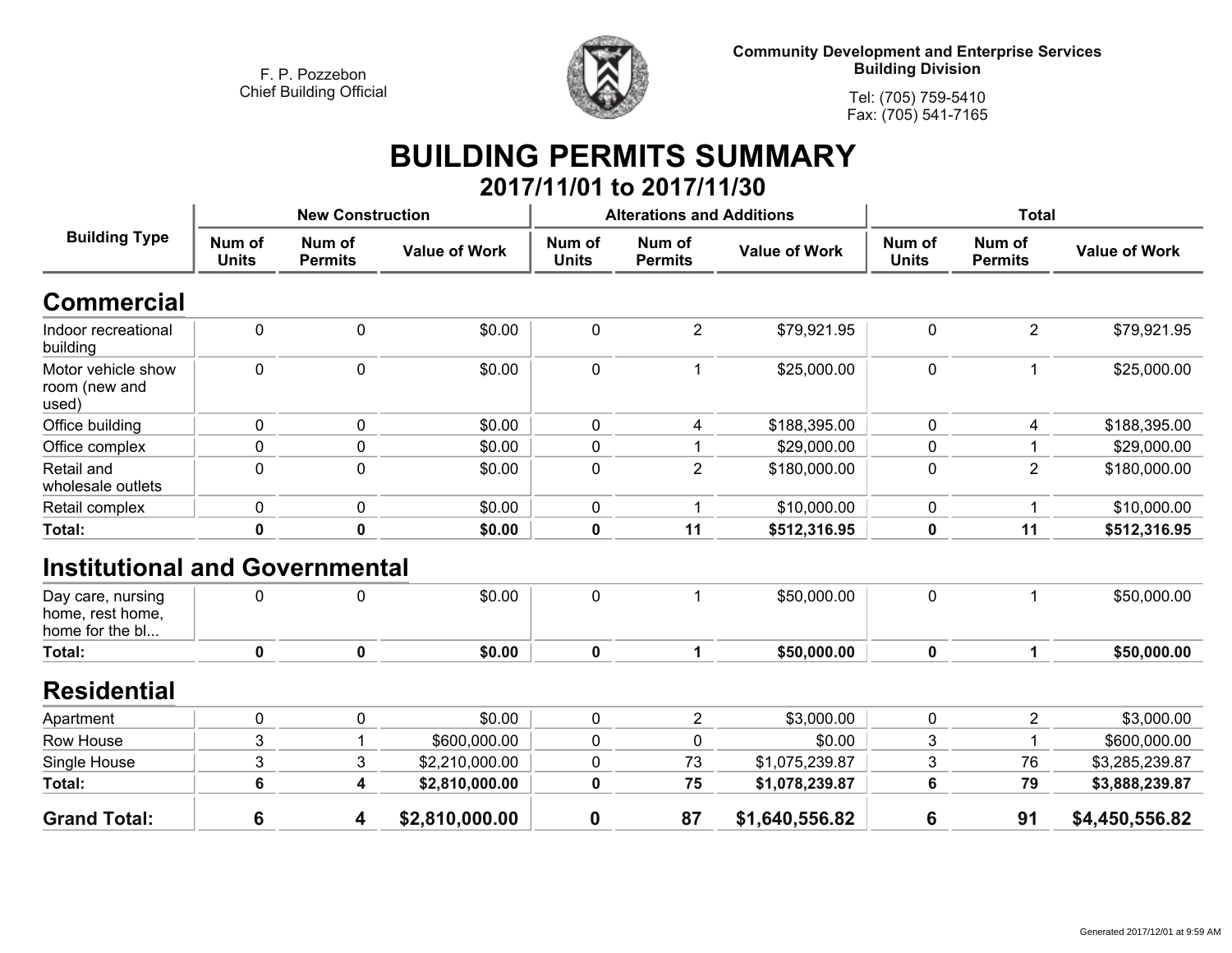

**Community Development and Enterprise Services Building Division**

**Tel: (705) 759-5410Fax: (705) 541-7165**

## **DEMOLITION PERMITS SUMMARY**

| 2017/11/01 to 2017/11/30       |                        |                          |                  |                        |                                  |                      |                        |                          |                      |  |  |
|--------------------------------|------------------------|--------------------------|------------------|------------------------|----------------------------------|----------------------|------------------------|--------------------------|----------------------|--|--|
| <b>Building</b><br><b>Type</b> |                        | <b>New Construction</b>  |                  |                        | <b>Alterations and Additions</b> |                      | <b>Total</b>           |                          |                      |  |  |
|                                | Num of<br><b>Units</b> | Num of<br><b>Permits</b> | Value of<br>Work | Num of<br><b>Units</b> | Num of<br><b>Permits</b>         | <b>Value of Work</b> | Num of<br><b>Units</b> | Num of<br><b>Permits</b> | <b>Value of Work</b> |  |  |
| <b>Industrial</b>              |                        |                          |                  |                        |                                  |                      |                        |                          |                      |  |  |
| Storage<br>building            | 0                      | 0                        | \$0.00           | 0                      |                                  | \$40,000.00          | $\mathbf 0$            |                          | \$40,000.00          |  |  |
| Total:                         | $\mathbf 0$            | 0                        | \$0.00           | $\mathbf 0$            |                                  | \$40,000.00          | 0                      |                          | \$40,000.00          |  |  |
| <b>Residential</b>             |                        |                          |                  |                        |                                  |                      |                        |                          |                      |  |  |
| Single House                   | 0                      | $\mathbf{0}$             | \$0.00           | 0                      | $\overline{2}$                   | \$215.00             | 0                      | $\overline{2}$           | \$215.00             |  |  |
| Total:                         | $\mathbf 0$            | 0                        | \$0.00           | $\mathbf 0$            | $\mathbf{2}$                     | \$215.00             | 0                      | $\mathbf{2}$             | \$215.00             |  |  |
| <b>Grand</b><br>Total:         | $\mathbf 0$            | $\mathbf 0$              | \$0.00           | $\boldsymbol{0}$       | 3                                | \$40,215.00          | 0                      | 3                        | \$40,215.00          |  |  |